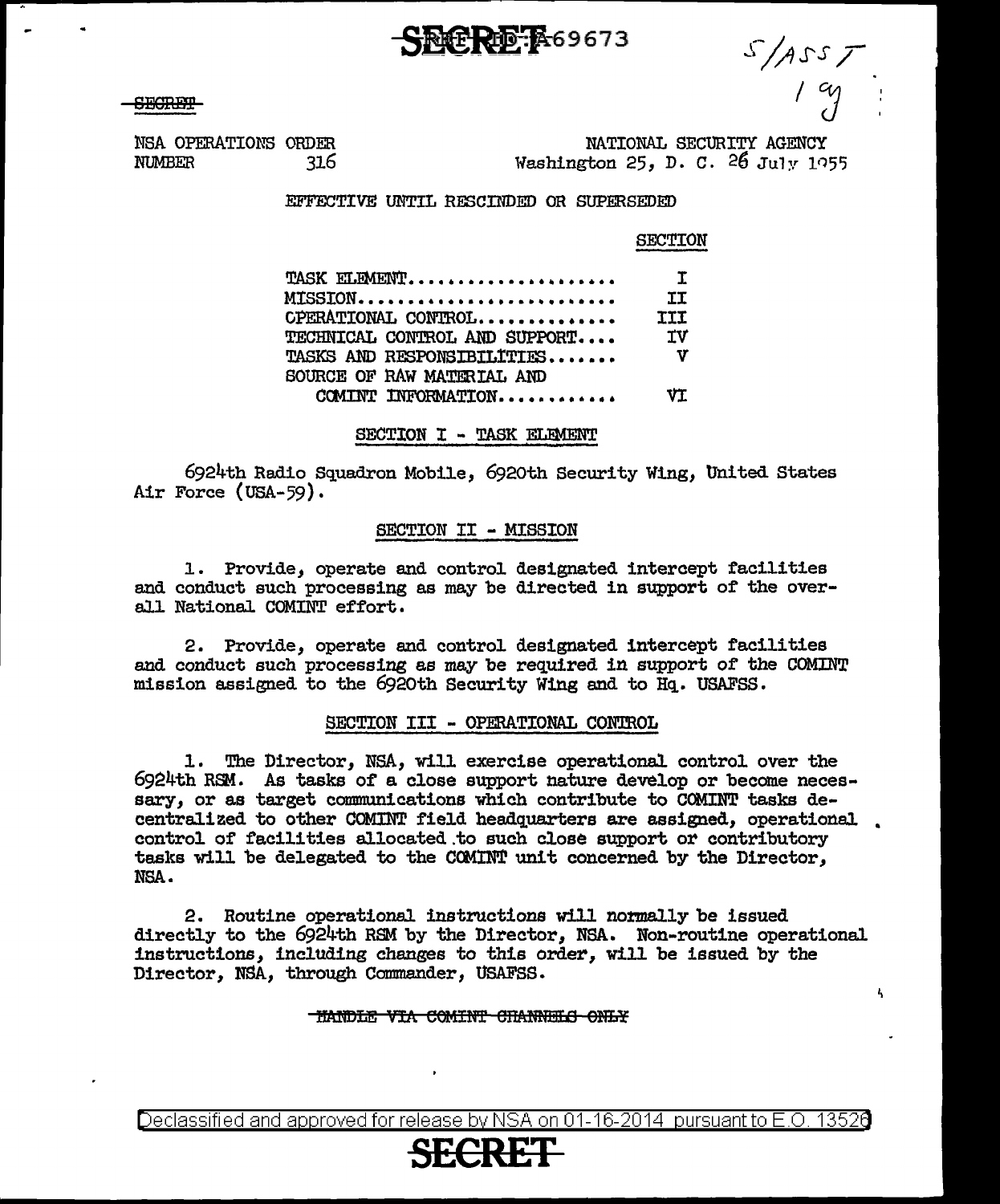## PREER TO TAS 9673

## <del>313312.312</del>

ISA OPERATIONS ORDER NUMBER 316

3. The control of intercept facilities will be exercised in accordance with NSA Circular 51-10.

4. Detailed instructions concerning the tasking of the 6924th RSM will be issued as NGA Operations Order Annexes, as required.

## SECTION IV - TECHNICAL CONTROL AND SUPPORT

Technical control will be exercised by the Director, NSA.  $1.1$ 

Technical control instructions will be issued directly to the  $2.$ 6924th RSM by the Director. NSA.

3. Technical support will be provided by the Director, NSA, by the 6920th Security Wing and by other sources designated.

4. 6924th RSM will provide technical support to subordinate detachments as required.

## SECTION V - TASKS AND RESPONSIBILITIES

 $\mathbf{1}$ . Intercept -

a. Intercept and perform D/F of designated communications targets involving the following type of transmission:

- (1) Manual Morse
- (2) Radiotelephone
- (3) Radioprinter
- $(4)$  Other transmissions as identified

b. Record and forward all intercepted traffic to NSA and such other headquarters as may be designated.

2. Traffic Analysis -

a. Perform traffic analysis and maintain TEXTA data for all intercepted traffic as required for local intercept control purposes.

## -HANDLE VIA COMINT CHANNELS ONLY

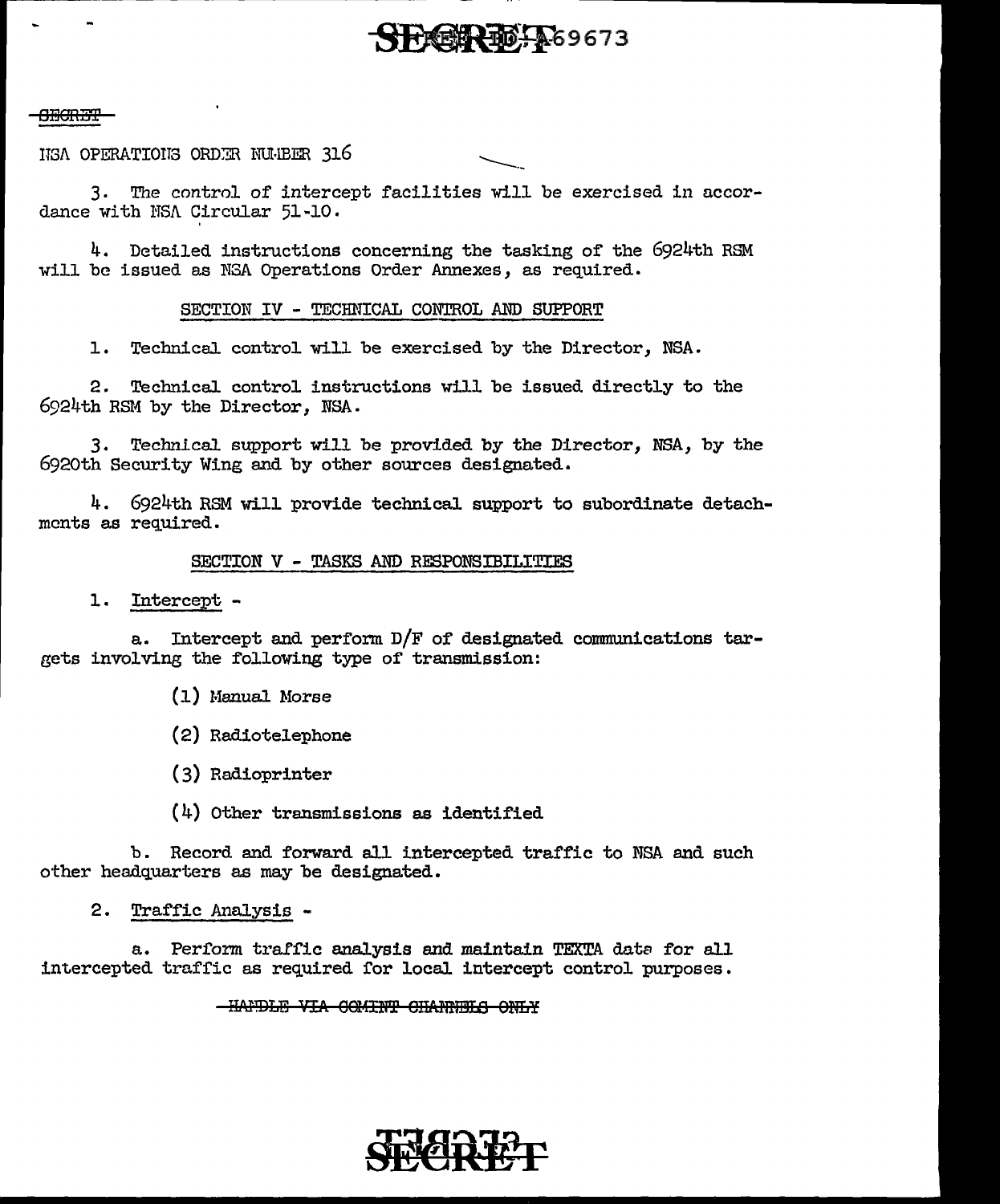

## SESRE'±'

NSA OPERATIOIS ORDER IUJBER 316

b. Perform traffic analysis as required for loca1 intercept control purposes, for processing of intercepted raw material and for other purposes, as directed.

## 3. Cryptanalytic Processing -

Perform within capabilities, through the application of key and code recgveries furnished by NSA or the 692oth Security Wing, cryptanalytic processing and reporting of designated foreign cryptographic systems passed on assigned targets. Cryptographic systems designated for processing by the 6924th RSM will normally consist of low•grade systems containing intelligence useful as back-up for the intercept mission.

## 4. Reporting -

a. TechnicaJ. Reports - Prepare and :forward periodic and speciaJ. technicaJ. reports in accordance with NSA Operations Order Annexes, NSA Field Operations Manual, or as otherwise required.

b. End-Product Reports - Prepare, in accordance with appropriate NSA Operations Order Annexes and NSA Field Operations Manual, periodic, special, spot and other end-product reports, including translations. Technical data will not be included in COMINT end-product reports without prior approval of the Director, NBA. No such approval is granted by terms of this order.

## 5. Operational Liaison -

a. Liaigon with other U. S. COMINT units as required for successful accomplishment of this mission is authorized. The Chief, NSAFE, will be kept informed as to the nature and scope of this exchange.

b. Liaison with Foreign COMINT units and centers is not authorized.

6. Intelligence Requirementq - Specific COMINT support requirements received from commanders in the field will be relayed to NSA, USAFSS, 692oth Security Wing and other units designated on a current basis in order that a review of the a1location of resources to meet requirements can be accomplished.

THANDLE VIA COMINT CHANNELS ONLY

**SECRET**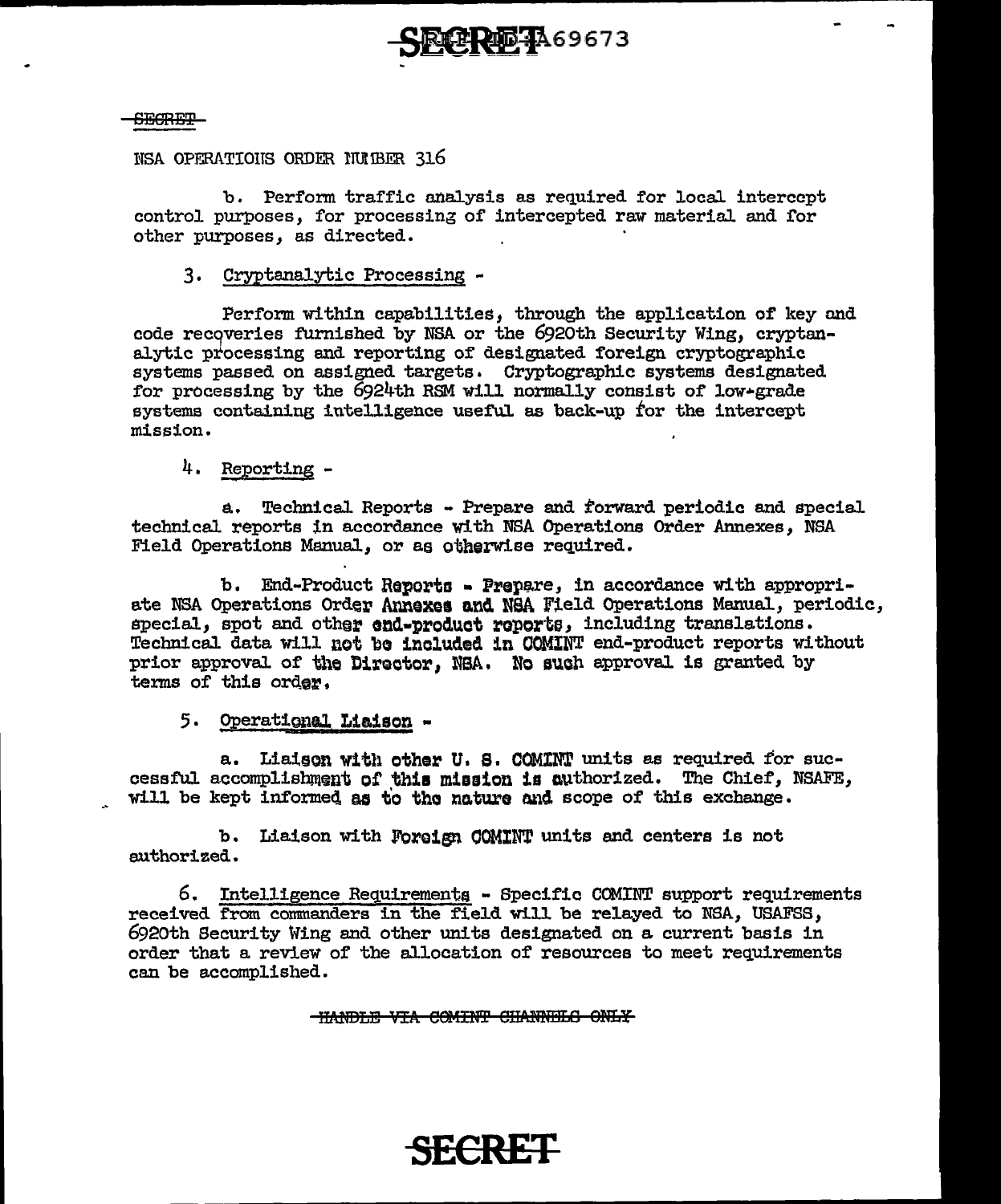# **REP LO 1**869673

### **SECRET**

. -

NSA OPERATIONS ORDER INMBER 316

## 7 Distribution -

a. Technical reports will be distributed in accordance with instructions contained in NSA Operations Order Annexes, NSA Field Opera- $\cdot$  tions Manual or as otherwise required. Initial distribution of any new technical report will include:

- (1) 692oth Security Wing
- (2) USAFSS
- (3) NSA
- (4) Other recipients as indicated by the Director, NSA.

b, End-products will be distributed as appropriate to the following authorized recipients through established channels aa determined by the Director, NSA and Commander, USAFSS:

### Air Force

| <b>SSO FEAF</b>  | SSO 313th Air Division             |
|------------------|------------------------------------|
| <b>SSO PACAF</b> | 6920th Security Wing               |
| SSO 5th AF       | Detachment 1, 6920th Security Wing |
| SSO 13th AF      |                                    |

## Army

| SSR AFFE/8th Army<br><b>SSR USARPAC</b> | ASAFE<br>501 CRG |                                              |
|-----------------------------------------|------------------|----------------------------------------------|
| ASA, Washington                         | <b>ASAPAC</b>    | $\mathcal{O}(E_0(3.3(h))(2))$                |
|                                         |                  | $\mathbb{Z}/\mathbb{Z}$ PL 86-36/50 USC 3605 |

Navy

**COMNAVFE CINCPACFLT**   $\overline{\Box}$ USN-27

Joint end Other

SSR Hq. FEC SSR CINCPAC NSA

**NSAFE** NSAPAC Hq. tJSAFSS

TRANDLE VIA COMINT CHANNELS ONLY